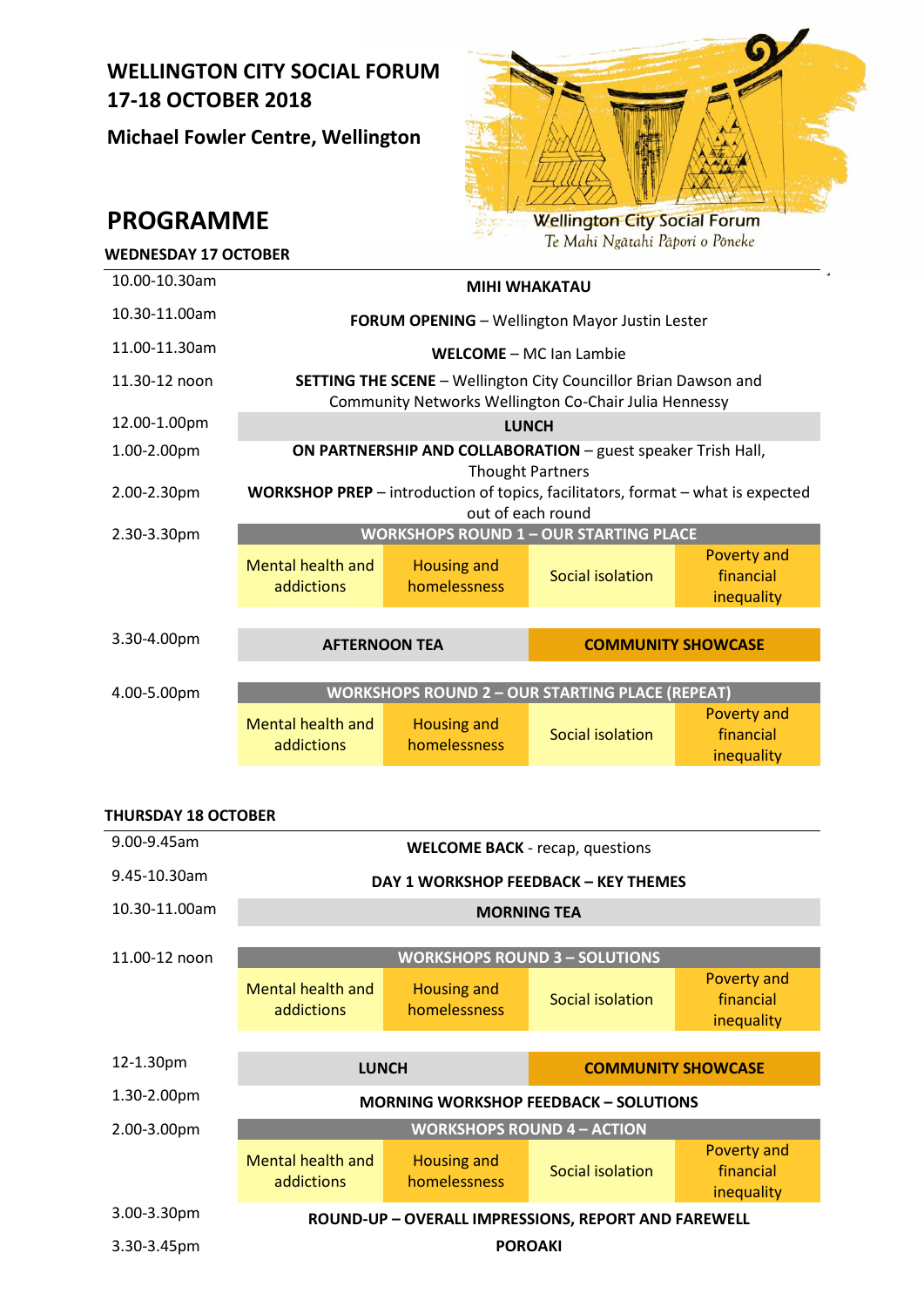# **WHAT YOU NEED TO KNOW**

## **ARRIVAL**

Please arrive from 9.30am on day one to check-in and pick up your forum papers in plenty of time for the mihi whakatau at 10.00am.

## **WHO'S WHO**

#### **Mana whenua – Taranaki Whānui ki Te Upoko o Te Ika**

Taranaki Whānui ki Te Upoko o Te Ika are mana whenua – traditional guardians of the Wellington Harbour and associated lands. The iwi that make up Taranaki Whānui – Te Ati Awa, Taranaki, Ngāti Ruanui, Ngāti Tama, Ngāti Mutunga and other iwi from the Taranaki area – migrated to the Wellington area in the 1830s and have maintained ahi kā.

# **MC – Dr Ian Lambie**

Ian will be keeping us on track throughout the forum. He is an Associate Professor in Clinical Psychology at the University of Auckland, where he teaches forensic, child and clinical psychology. He has worked with young people and families extensively throughout his career, specialising in youth offending and at-risk behaviours. Ian was appointed Science Advisor to the Justice Sector in 2015, and works across the justice sector to improve the use of evidence-based research to reduce crime, victimisation and harm.

#### **Guest speaker – Trish Hall**

Trish is a highly experienced practitioner in partnering, and facilitating change in the public, private and community sectors. For twelve years she has been a global mentor and trainer with the wellrespected, worldwide Partnership Brokers Association. Trish's career spans being a co-owner of Thought Partners (currently) and Tall Poppies, co-leading 100 staff in the secretariat of a Royal Commission, innovating in a social service agency, tertiary teaching and research, chairing the board of a dance company, and governance roles in several NGOs and a philanthropic trust.

#### **Mayor of Wellington – Justin Lester**

Mayor Justin was elected in 2016. He joined Wellington City Council as a Northern Ward Councillor in 2010 and then served as Deputy Mayor from 2013 until 2016. His priorities as Mayor include kickstarting the economy, making housing affordable, improving Wellington's transport, replacing outdated bylaws and prioritising arts funding. He also wants to establish the country's first wet house, provide a rates rebate for first-home builders and create the world's first predator-free capital. He feels strongly that good local government services make a huge difference in people's lives.

## **Wellington City Councillor – Brian Dawson**

Councillor Brian leads the WCC Social Development and Housing portfolios. He's an advocate of working collaboratively and has held numerous governance roles in the social/not-for-profit sector. As one of the key initiators of the social forum he's keen to hear from community organisations to make sure Council has a 'big picture' view of the sector.

## **Community Networks Wellington Co-Chair – Julia Hennessy**

Julia is General Manager of Presbyterian Support Central, one of the oldest and largest social service providers in New Zealand, and has been a practising social worker and senior manager in the area of children and families for more than 20 years. She co-chairs the Community Networks Wellington executive.